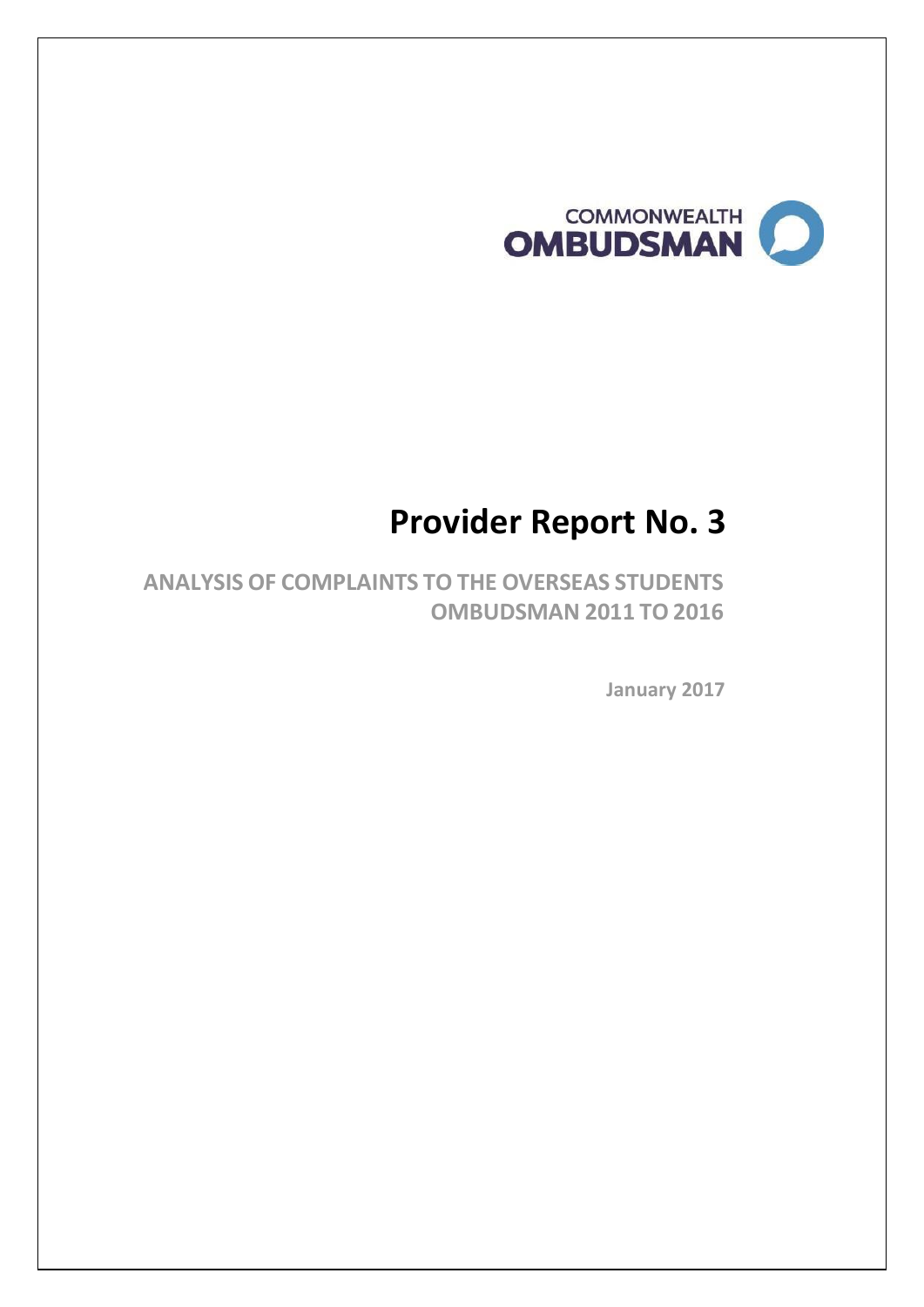### **INTRODUCTION**

The Overseas Students Ombudsman (OSO) was established in April 2011 to:

- investigate individual complaints about the actions or decisions of private registered education providers in connection with intending, current or former overseas students
- work with private registered education providers to promote best practice handling of overseas students' complaints  $\bullet$
- report on trends and broader issues that arise from complaint investigations.  $\bullet$

Generally, we will only consider a complaint or appeal if the student has first been through the provider's internal complaints and appeals process. When we finalise an investigation, we reach an outcome that supports either the student, the provider or in some cases, neither when, for example:

- $\bullet$ we refer the student back to the provider's internal complaints and appeals process
- $\bullet$ where we identify that the student has provided additional evidence to our office that the provider has not had the benefit of seeing first
- where the student withdraws the complaint before our investigation is finalised or the matter lapses<sup>1</sup>.  $\bullet$

In November 2015 we published a report on our first four years of operations<sup>2</sup> focussing on compliant issues, trends and outcomes. The outcomes from the top four complaint issues over that period showed that providers had improved in some areas i.e. course progress and provider transfer appeals, but less so in other areas i.e. attendance appeals, fee and refund complaints.

The differing results in complaint outcomes raised three questions:

- $\bullet$ Why do providers appear to have improved in some areas and not others?
- $\bullet$ Do these trends apply across the board or only for some providers?
- $\bullet$ Have providers implemented our recommendations and maintained those improvements?

To answer these questions, we analysed the complaint data relating to the education providers that we received the most complaints and external appeals about in 2011 to 2016<sup>3</sup> and report individual results<sup>4</sup>.

This report concerns the complaints and appeals received in 2011 to 2016 about the provider we received the third-most complaints about. At the request of the provider, we have deidentified this report.

 $1$  Where a complainant does not respond to telephone calls or written correspondence from the OSO in relation to the investigation

<sup>&</sup>lt;sup>2</sup> http://www.ombudsman.gov.au/ data/assets/pdf file/0024/37329/Overseas-Students-[Ombudsman-report-on-first-four-years-of-operation,-November-2015.pdf](http://www.ombudsman.gov.au/__data/assets/pdf_file/0024/37329/Overseas-Students-Ombudsman-report-on-first-four-years-of-operation%2C-November-2015.pdf)

<sup>3</sup> 11 April 2011 to 10 April 2016

<sup>&</sup>lt;sup>4</sup> The first report concerning UTS: Insearch, was published August 2016. The second report was published in December 201[6 http://www.ombudsman.gov.au/about/overseas-students/oso](http://www.ombudsman.gov.au/about/overseas-students/oso-publications/reports/education-provider-reports)[publications/reports/education-provider-reports](http://www.ombudsman.gov.au/about/overseas-students/oso-publications/reports/education-provider-reports)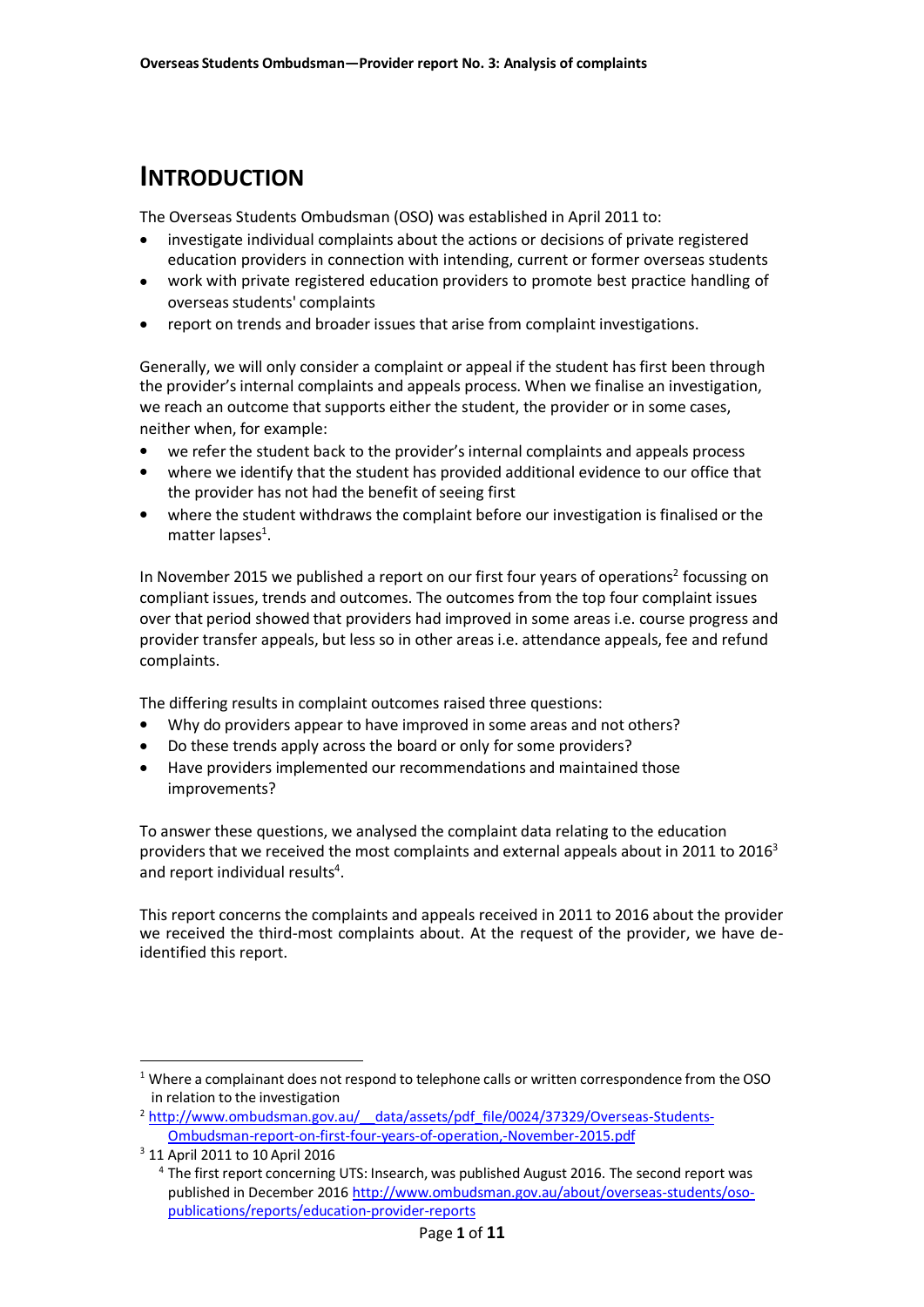## **COMPLAINT ISSUES**

In our first five years of operation the OSO finalised 52 complaints/appeals about the provider, which raised 53 issues<sup>5</sup>. The chart below shows the main complaint/appeal issues for the provider.

**Figure 1. Complaint/appeal issues during the OSO's first five years of operation for the provider we received the third most complaints about<sup>6</sup>**



### **Monitoring attendance and course progress**

Education providers registered to deliver education services to international students are required under both s19 (2) of the *Education Services for Overseas Students Act 2000* (ESOS Act) and Standards 10 and 11 of the National Code of Practice for Providers of Education and Training to Overseas Students 2007 (the National Code) 7 , to report students who fail to maintain satisfactory attendance or course progress, to the Department of Immigration and Border Protection (DIBP).

Education providers must have and implement appropriate attendance and course progress policies, which must be provided to students (Standard 10 and 11).

Before a student is reported, the student has the opportunity to firstly appeal the 'intention to report' through the provider's internal complaints and appeals process and, if their appeal is unsuccessful, to then contact the OSO.

Almost 85% of complaints/appeals received by the OSO from students of this provider related to the provider's intention to report them to the DIBP for failing to maintain satisfactory attendance or course progress.

<sup>&</sup>lt;sup>5</sup> A complaint may contain more than one issue.

 $6$  For complaints/appeals finalised between 11 April 2011 and 10 April 2016.

<sup>7</sup> https:[//www.legislation.gov.au/Series/F2007L00646](http://www.legislation.gov.au/Series/F2007L00646)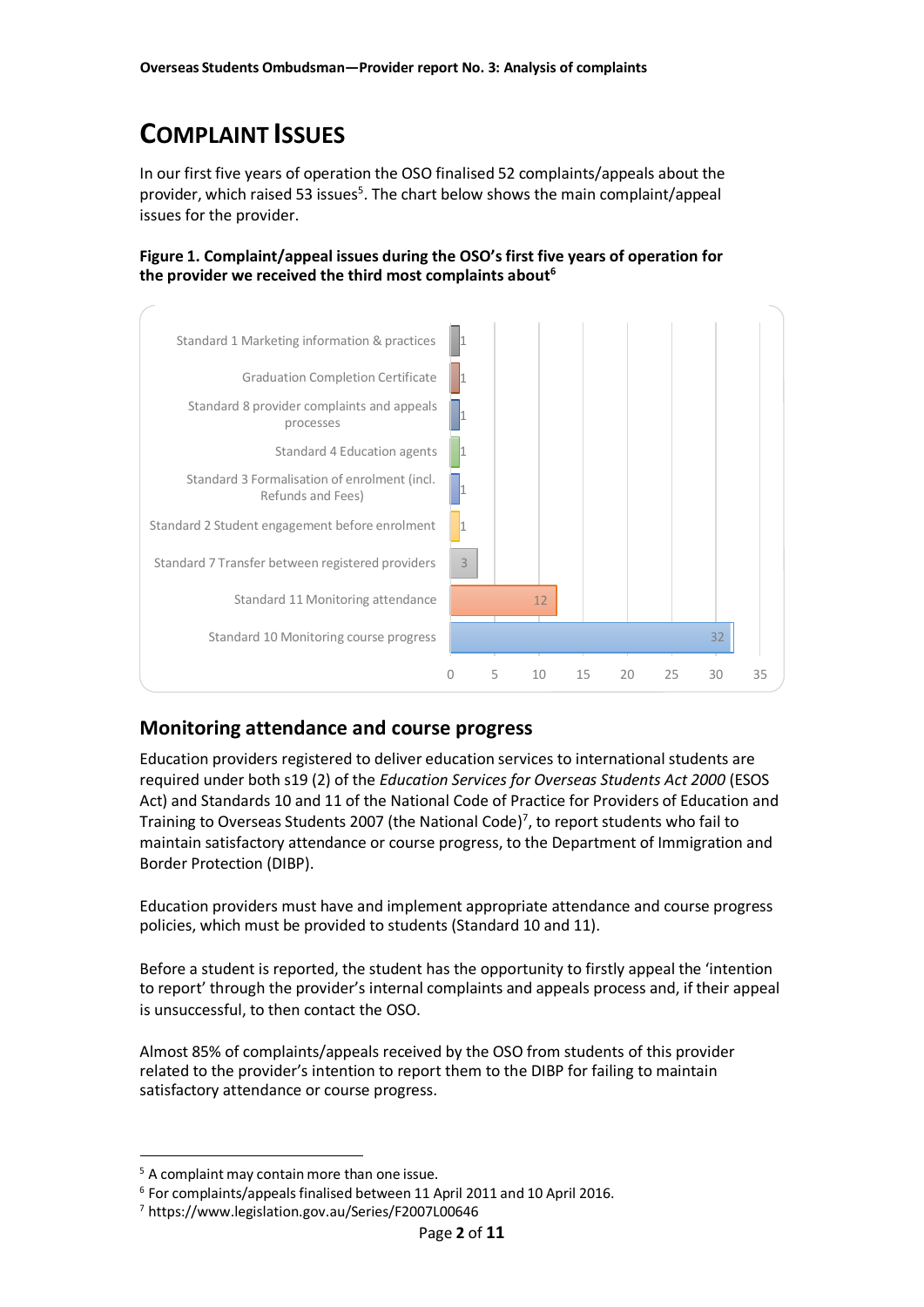This is comparable with the other providers we received the most complaints about where the top three issues are also monitoring attendance, monitoring course progress and transfers between providers. We consider this to be more a reflection of the higher number of students at these larger institutions accessing their appeal rights to challenge their provider's intention to report them to DIBP, rather than a systemic issue relating to these providers.

## **COMPLAINTOUTCOMES**

An analysis of complaints data for this provider shows the OSO has found in support of the provider in the majority of cases.

### **Course Progress**

In 2012, the OSO wrote to the provider setting out issues we had identified during the investigation of three complaints/appeals from its students about course progress. We recommended that the provider update its course progress policy to clarify the point at which it determines that a student is 'at risk' of failing to meet course progress requirements and when an intervention strategy is activated.

In response to our recommendations, the provider updated its policy in 2013.<sup>8</sup> The revised policy clarified when the student is determined to have failed satisfactory course progress and a notice of intention to report the student to the DIBP is sent to the student. We found in favour of the provider in all subsequent appeals about course progress under the revised 2013 policy. $9$ 

### **Course attendance**

In 2013 our investigations of complaints/appeals about course attendance supported the student on two occasions because the provider had not sent the warning letter to the student before their attendance fell below 80%, as required by Standard 11. Under the provider's attendance policy, it conducted formal attendance checks in week five and seven of the trimester<sup>10</sup>. This meant that students whose attendance fell more rapidly than allowed for by the policy, were at risk of failing to meet satisfactory attendance by the beginning of week four.

We recommended that the provider monitor students' attendance and contact them when they are *at risk* of falling below 80% projected attendance, not waiting until a specified week of the trimester to identify any students who are at risk or who have already failed to meet satisfactory attendance.

Following the investigation of these external appeals by the OSO, the provider advised the OSO that it had revised its attendance policy to ensure that students are identified as being *at risk* of falling below 80% projected attendance and before their *actual* attendance falls

<sup>8</sup> Version 8.1, 29 August 2013

<sup>&</sup>lt;sup>9</sup> With the exception of one case which was in support of neither because new information was provided by the student. Thisinformation wasreferred to the provider which agreed to reconsider the appeal in light of the new information.

<sup>&</sup>lt;sup>10</sup> A defined and formal study period of 13 weeks. Students' attendance is recorded from the start of the second week for each trimester. Week 13 is examinations week for which students are granted full attendance.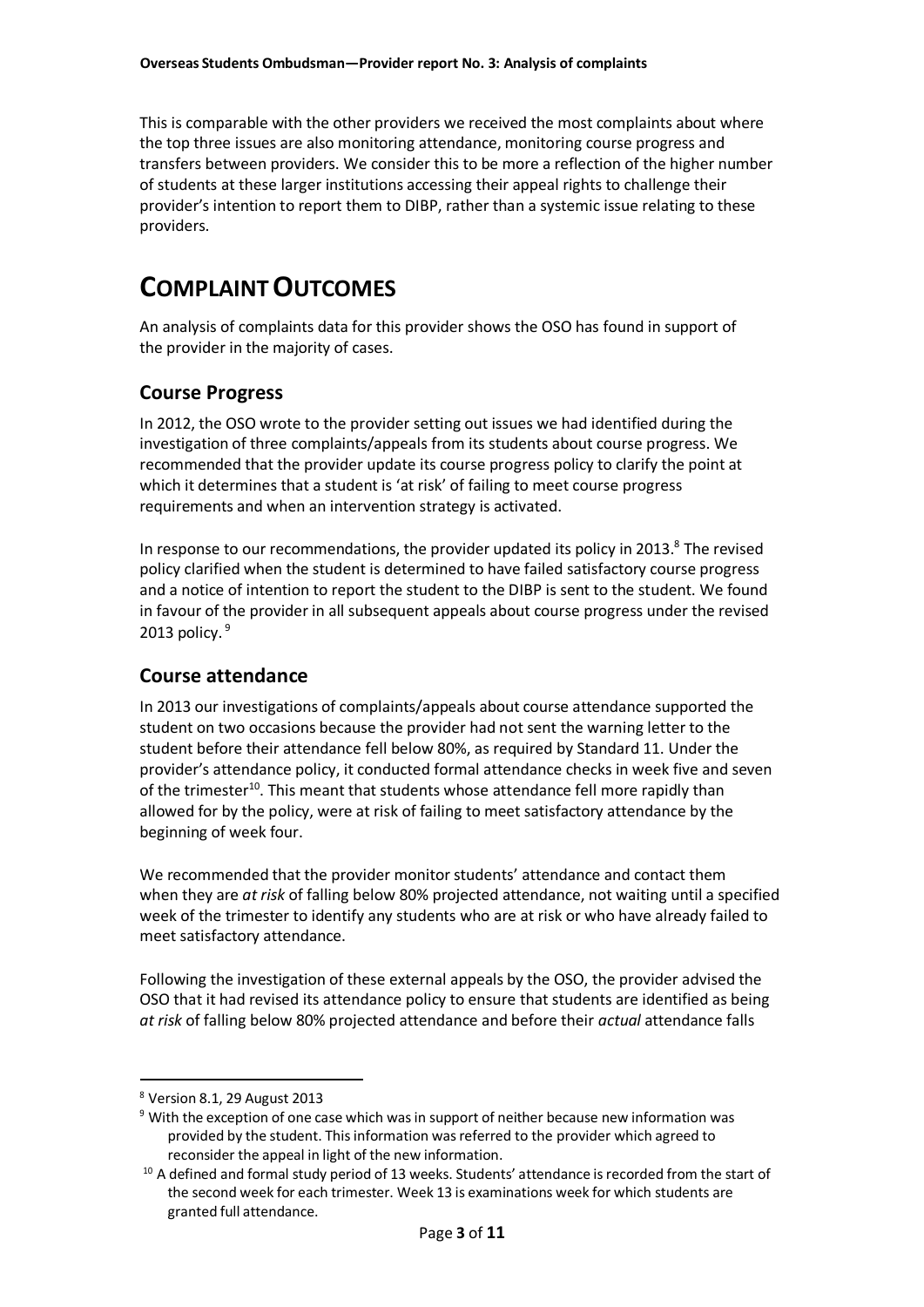below 80%. We welcome this changes and note that this improvement has been maintained in the provider's current attendance policy.  $11$ 

The provider's revision to its course progress and attendance policy and procedures has had a positive impact on its students and its management of complaints. Subsequent OSO complaint investigation outcomes indicate that the provider has maintained these improvements over time. A detailed analysis of the provider's complaints data regarding complaints/appeals made to the OSO in 2011 to 2016 is set out in the appendix.



**Figure 2: Outcomes of complaints about the provider received, investigated and closed by year 12**

#### **Figure 3a: Average outcomes for investigated complaints for the provider for the period 2011-16<sup>13</sup>**



**Figure 3b: Outcomes for investigated complaints/appeals about all providers in 2015-16 14**



<sup>11</sup> Version 4.8, 7 September 2015

<sup>12</sup> This chart includes data from 10 April 2011 to 24 November 2016 which includes complaints received earlier but not finalised with an outcome until after 11 April 2016.

- <sup>13</sup> For complaints/appeals finalised between 9 April 2011 and 31 March 2016.
- <sup>14</sup> http://www.ombudsman.gov.au/ data/assets/pdf file/0024/42378/Overseas-Students-[Ombudsman-Annual-Report-2015-16.pdf](http://www.ombudsman.gov.au/__data/assets/pdf_file/0024/42378/Overseas-Students-Ombudsman-Annual-Report-2015-16.pdf)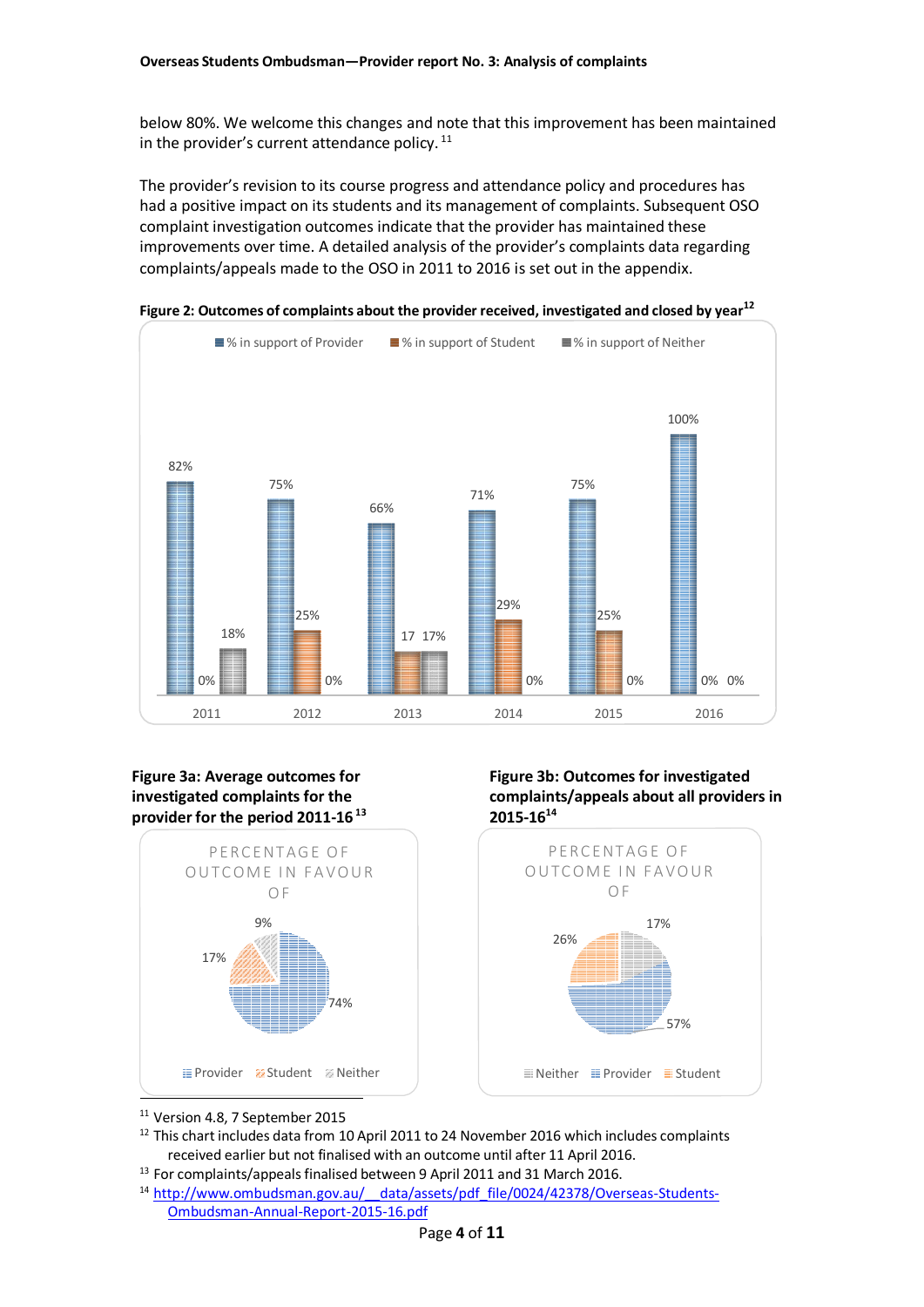## **CONCLUSION**

Most of the complaints the OSO considers about the provider are external appeals by students seeking not to be reported to DIBP for unsatisfactory attendance or course progress. This appears to indicate that the provider is actively advising its students of their right to appeal to the OSO before being reported, as required by Standards 8, 10 and 11 of the National Code 2007.

As previously mentioned, the provider responded positively to our recommendations about course progress policy and procedures for improvements and implemented changes that have benefited not only the students who initially complained/appealed, but also its broader international student population.

In subsequent investigations about course progress issues, we have increasingly found in favour of the provider, which is an indication that the provider has maintained these improvements.

While the OSO receives a high number of complaints about refunds, fee disputes and provider transfers overall, we receive a comparatively lower number of complaints about the provider relating to these issues.

The nature of the complaints that we receive about this provider indicates that it is vigilant about monitoring course progress and attendance as required by the National Code.

Whilst this provider is the third most complained about provider, the number of complaints received is a positive indication that it proactively advises its international students of their right to complain or appeal a decision to the OSO, if the student is not satisfied with the outcome.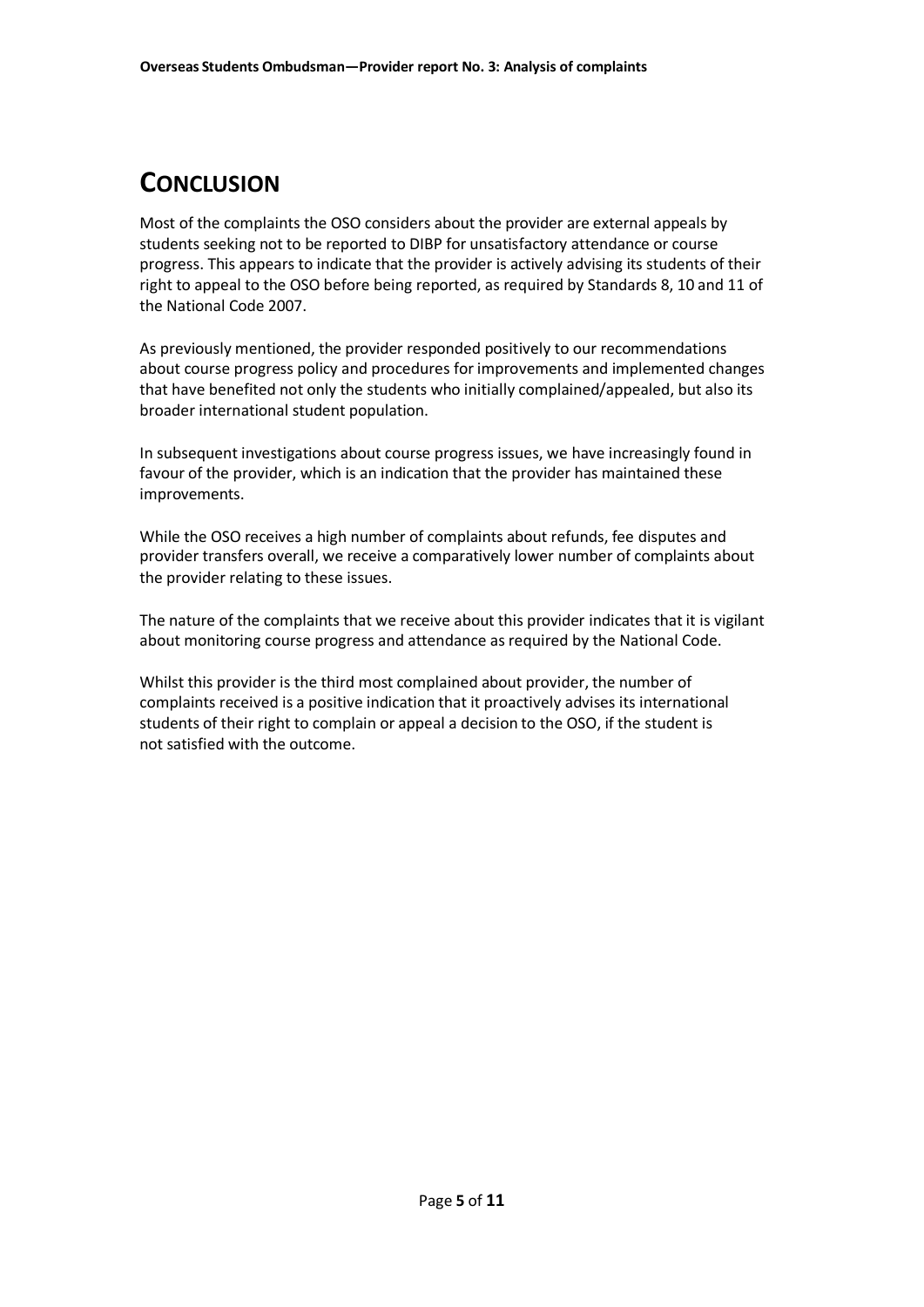## **APPENDIX:OVERVIEW OF ISSUES ANDOUTCOMES**

### **Monitoring course progress (Standard 10) and monitoring attendance (Standard 11)**

To maintain the integrity of the Australian Government's student visa program, education providers are required to monitor the progress and attendance of overseas students and report students who fail to achieve satisfactory course progress and/or attendance to the Department of Education and Training (DET) and the Department of Immigration and Border Protection (DIBP)<sup>15</sup>.

The National Code requires education providers to be proactive in warning and assisting students who are at risk of failing to meet course progress and/or attendance requirements.

#### *Course Progress (Standard 10)*

Standard 10 requires providers to have and implement appropriate course progress policies and procedures for each course, including an intervention strategy for students who are identified as 'at risk' of failing to achieve satisfactory course progress. The provider's policy must specify the point at which a student is 'at risk' of failing to achieve satisfactory course progress requirements, requiring the intervention strategy to be activated. The policy must also identify when the student will be assessed as not achieving satisfactory course progress and sent a Notice of Intention to Report (NOIR).

International student appeals against the intention to report them to DIBP for unsatisfactory course progress were the largest complaint type the OSO received about the provider, in our first five years of operation.

We investigated 32 appeals from students who had received a NOIR from the provider due to unsatisfactory course progress. In the majority of these cases we found in support of the provider. In two cases we found in support of neither: in one case this was because new information was provided by the student and the provider agreed to reconsider the appeal in light of the new information and, in another, the student withdrew the appeal after we had commenced investigating but before we had made a decision.

| <b>Total</b><br><b>Received</b> | <b>NOT INVESTIGATED</b> | N/A                                 | $\mathbf{0}$ | $\Omega$ |
|---------------------------------|-------------------------|-------------------------------------|--------------|----------|
|                                 |                         | <b>Outcome Supports</b><br>Provider | 27           |          |
| 32                              | <b>INVESTIGATED</b>     | <b>Outcome Supports Student</b>     | 3            | 32       |
|                                 |                         | <b>Outcome Supports Neither</b>     | 2            |          |

#### **Table A: Course Progress Appeals (Standard 10) outcomes**

As discussed above, the provider made improvements to its course progress policy in 2013 in response to our recommendations.

<sup>15</sup> The authority for thisis contained in s19 of the *Education for Overseas Students Act 2000* (ESOS Act) Page **6** of **11**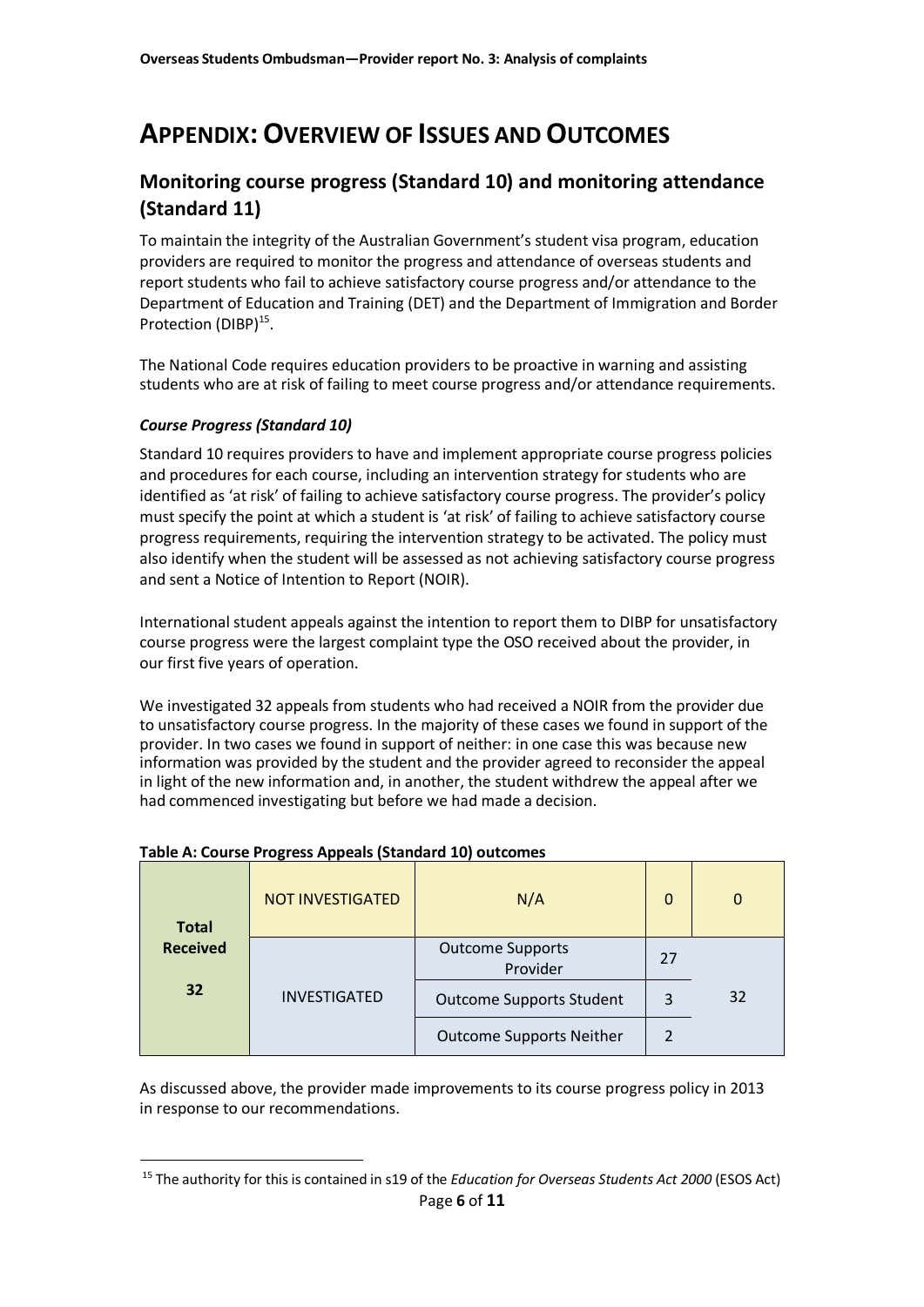In 2014 we discussed with the provider our observations that education providers usually send the NOIR at the end of the second study period whereas this provider's policy provides students with a third trimester to improve their course progress before it issues the NOIR. We accepted that this process was substantially compliant with Standard 10 and, given this does not generally disadvantage students, applied this view to our subsequent investigations of Standard 10 appeals.

Since 11 April 2016, the OSO has received three appeals/complaints and finalised two investigations about this provider in relation to course progress issues. In both of the cases we investigated we found in support of the provider; we did not investigate the third case as the student withdrew the appeal. $^{16}$ 

To assist other providers improve their monitoring and reporting on course progress, the OSO published an issues paper in May 2015 on course progress and attendance, reporting on the systemic issues we'd seen up to that point across many providers.<sup>17</sup> The aim was to share the learnings from the providers we had investigated, to help all providers avoid common errors and implement improvements highlighted in our investigations.

We note that DET is currently reviewing the National Code and that providers' obligations in relation to course progress may change as a result.

#### *Course Attendance (Standard 11)*

Under standard 11 of the National Code, providers are required to have and implement appropriate documented attendance policies and procedures for each course. The intent of Standard 11.4 is for providers to contact and counsel students before their projected attendance drops below 80% so that these students have a reasonable chance of maintaining their attendance at a level that will not require the provider to report them for breaching their visa conditions.

During the five year period from 2011 to 2016, we investigated 11 appeals from students who had been notified of this provider's intention to report the student for unsatisfactory attendance. In the majority of these cases we found in support of the provider.

| <b>Total Received</b><br>12 | <b>NOT</b><br><b>INVESTIGATED</b> | Withdrawn                           | 1 |    |
|-----------------------------|-----------------------------------|-------------------------------------|---|----|
|                             | <b>INVESTIGATED</b>               | <b>Outcome Supports</b><br>Provider |   | 11 |
|                             |                                   | <b>Outcome Supports Student</b>     |   |    |
|                             |                                   | <b>Outcome Supports Neither</b>     |   |    |

#### **Table B: Course Attendance (Standard 11) Outcomes**

We did not investigate one because the student withdrew the appeal.

<sup>&</sup>lt;sup>16</sup> Version 8.10, 7 September 2015

<sup>17</sup> <http://www.oso.gov.au/publications-and-media/reports/issues-papers/>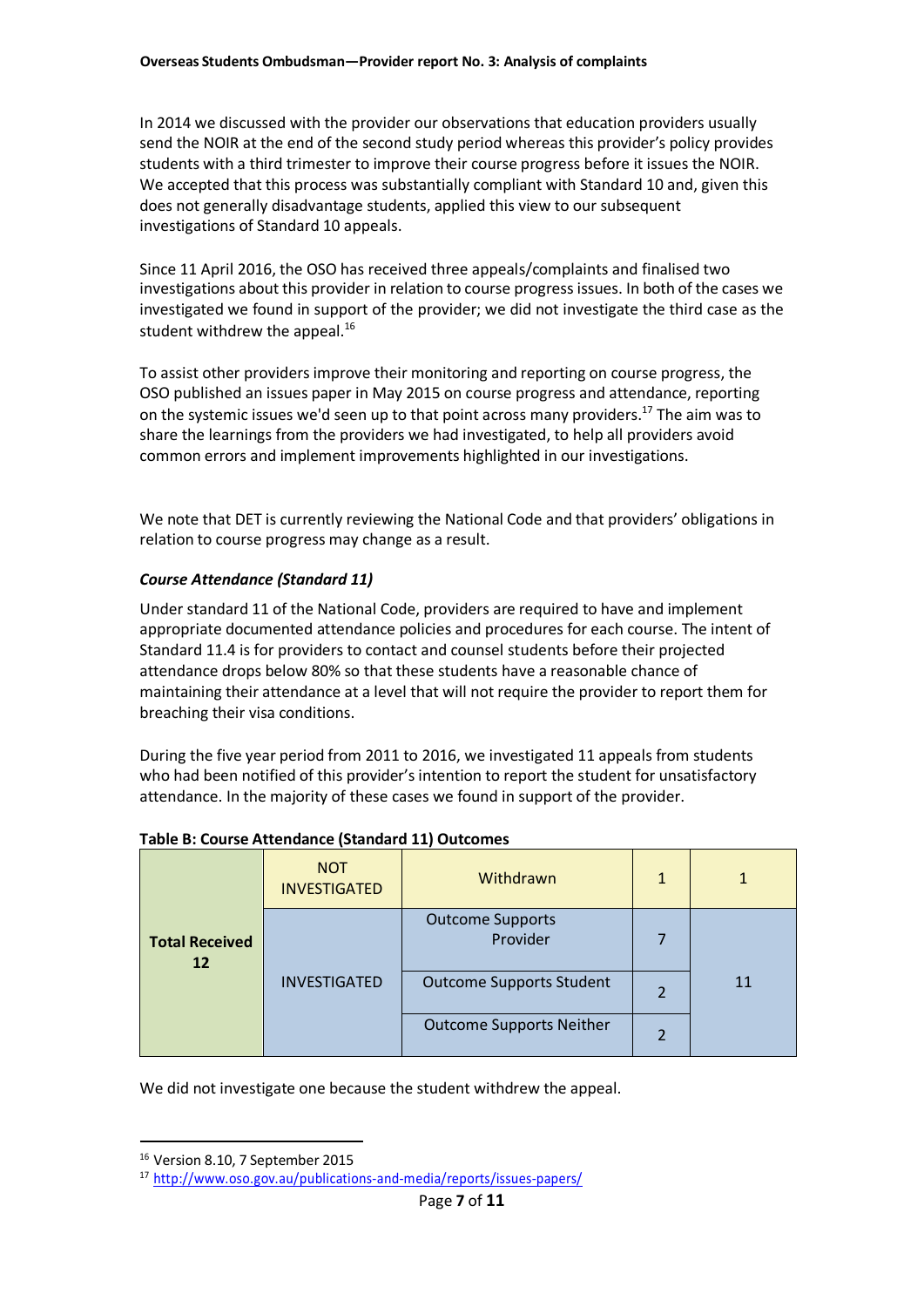In the two cases where the OSO outcome supported neither the provider nor the student, one complaint was considered by the then Migration Review Tribunal (MRT)<sup>18</sup> and for the other, the OSO decided to refer the case back to the provider to reconsider in light of new evidence that the student had presented to the OSO. We welcomed the provider's decision to reopen and reassess the appeal in light of the new evidence that the provider had not yet had the opportunity to consider during the internal appeal stage. We invited the student to contact our office to lodge a fresh external appeal if the student remained dissatisfied with the outcome of the provider's internal appeal.

As discussed under 'Conclusions' above, the provider revised its attendance policy following recommendations by the OSO in 2013 that it ensure that it monitors students' attendance and contact them when they are *at risk* of falling below 80% projected attendance. At that time we also recommended that the provider consider changes to ensure that it actively monitors students attendance for the duration of their course, not only at specified times during the trimester. We will consider this issue and continue to work with the provider where it is relevant as part of our investigation of future external complaints/appeals, to identify any further opportunities for improvement.

#### *Completion within the expected duration of study (Standard 9)*

Standard 9 requires providers to extend a student's Certificate of Enrolment (CoE) only where there are compelling or compassionate circumstances or as a result of the implementation of an intervention strategy where the student is at risk of not meeting satisfactory course progress.

The OSO has not recorded any external appeals about Standard 9 for this provider, however we have made some observations about this standard, following our investigation of related issues.

In 2012 the OSO commenced three investigations which related to issues with the provider's application of Standard 9. In each of these cases the provider had identified the student as not meeting satisfactory course progress requirements, implemented an intervention strategy (which included a reduction of the student's workload and a student progress assistance program) in accordance with Standard 10 and extended the students' CoE in accordance with Standard 9.2 (b) to enable the student to finish the course.

However, the National Code Explanatory Guide for Standard 9 provides that, where a provider's intervention strategy for a student at risk of not making satisfactory course progress leads to the student being unable to complete the course within the expected duration, the provider may only extend the student's CoE 'as long as the student is making satisfactory course progress'. In each of these cases the provider extended the student's CoE where the student had not participated in the student progress assistance program and was not making satisfactory course progress at that stage.

While this policy may be beneficial to the student (as it gives the student more time to successfully complete the course), in our view it is not consistent with Standard 9, which requires that the provider report the student to DIBP when the student is identified as not making satisfactory course progress. It also meansthat t may be enabling a student to continue with a course which they are significantly unlikely to successfully

<sup>18</sup> Under s19ZL of the *Commonwealth Ombudsman Act 1976* the OSO has discretion not to investigate certain complaints, including where a matter is being considered by a court or tribunal.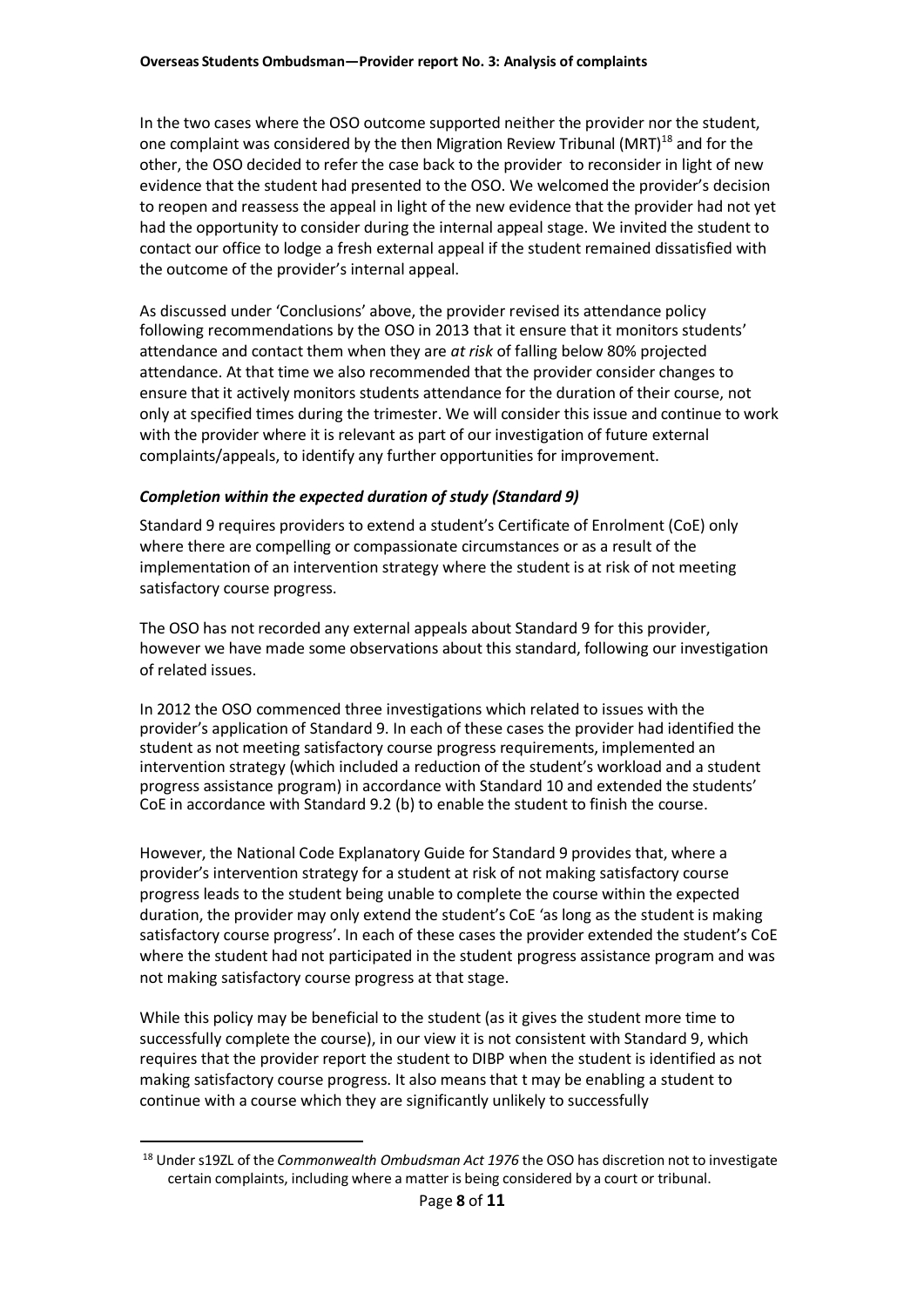complete. We made recommendations to the provider to consider whether this aspect of its use of CoE extensions is compliant with the requirements of Standard 9.

The provider explained that it considers that it was precluded by Standard 10 from reporting the student under s19 of the ESOS Act for breach of course progress requirements because the student had not yet undertaken an intervention program. However, the provider had intervened by reducing the student's enrolment load. The provider referred to the National Code Explanatory Guide for Standard 9.2 which provides that 'the intervention strategy may include reducing the enrolment load of a student who is having difficulty in making satisfactory course progress…this may lead to an extension to the duration of a student's course and the granting of a new CoE to reflect the extended period'.

While our decision in this, and other similar cases, supported the provider, we will continue to consider this issue where it is relevant as part of our investigation of future external complaints/appeals, which will be an opportunity to further discuss and clarify the requirements of Standard 9.

#### *Student engagement before enrolment (Standard 2)*

The OSO received one complaint about the provider in relation to student engagement before enrolment.

In 2014 we investigated a complaint from a student about a decision by the provider not to accept the student's application for enrolment. The student had previously been enrolled in a course with the provider but did not re-enrol in the third trimester due to an inability to pay the fees on time. The student informed the provider that he/she intended to stay in Australia, despite not being able to enrol in time. The provider advised the student that he/she could re-apply for the first trimester the following year but failed to inform the student that if the student stayed in Australia while not enrolled, he/she may risk breaching student visa conditions and to direct the student to DIBP for advice.

The student applied to enrol in the first trimester the following year, however the provider rejected the student's application on the basis that he/she did not meet the provider's Admissions Policy, namely that the student had not demonstrated an intention to comply with student visa conditions. The OSO wrote to the provider with its view that the provider's failure to give the student advice to speak to DIBP at the time it told him to re-enrol in the following year contributed to the student failing to meet the Admissions Policy. The OSO recommended that the provider re-enrol the student.

The provider noted that the OSO's assessment and recommendation was fair and agreed to re-enrol the student. The provider advised that, when the provider becomes aware that a student will not be studying in a trimester, its usual practice is to advise that student to seek advice from DIBP on how to comply with their visa conditions.

#### *Formalisation of Enrolment (Standard 3)*

We declined to investigate one complaint/appeal about a matter concerning Standard 3 as the student had not yet followed the provider's formal complaint and appeal procedure. We invited the student to contact our office again if he/she remains dissatisfied after following the internal complaints process.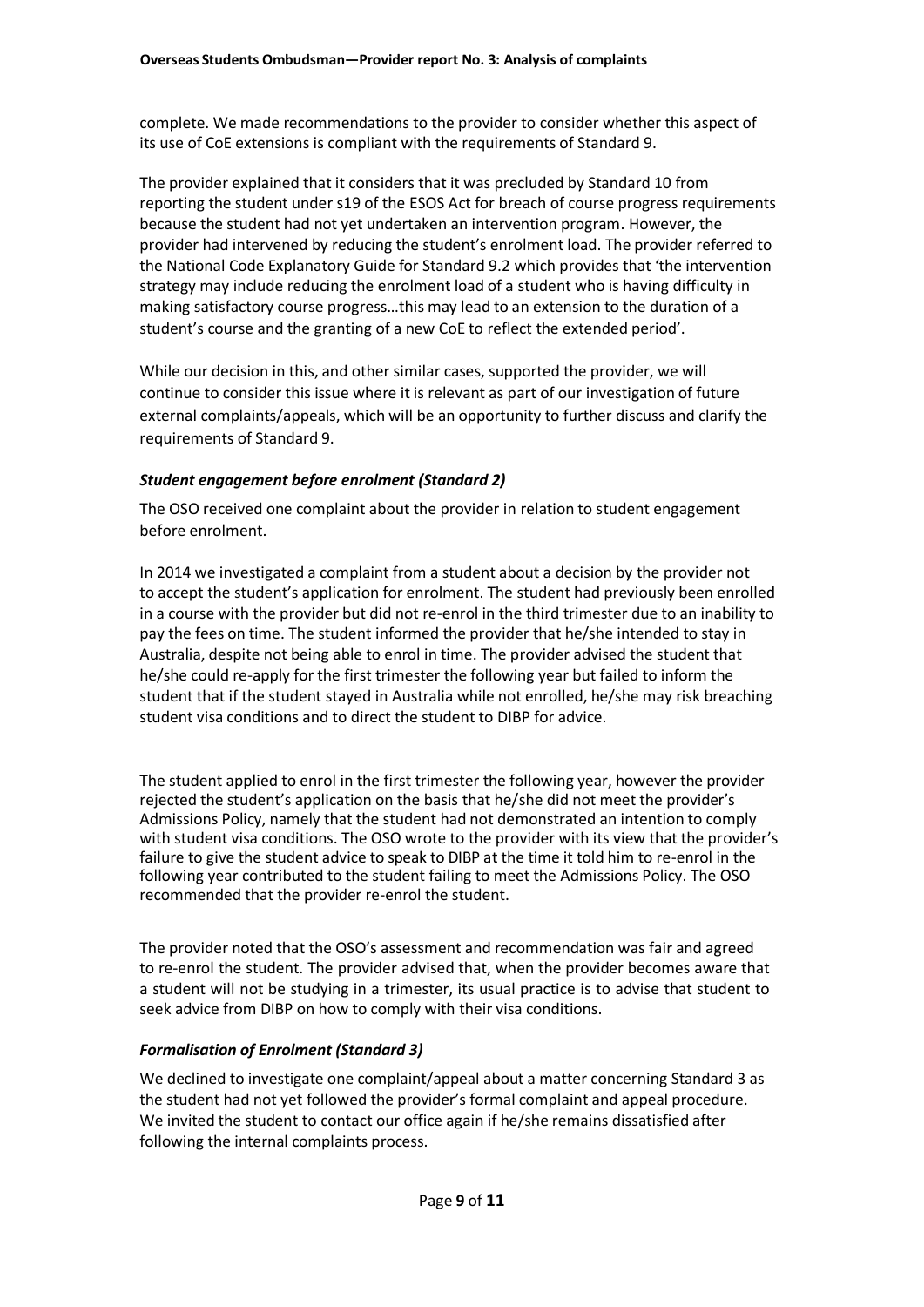#### *Graduation completion Certificates*

The OSO received one complaint/appeal about graduation/completion certificates in our first five years of operation. We did not investigate this complaint as the student withdrew the appeal.

#### *Education Agents (Standard 4)*

The OSO recorded one issue about education agents used by the provider. We ceased to investigate this matter because the issue was being considered by the then MRT.

#### *Marketing Information and Practices (Standard 1)*

The OSO received one complaint about the provider about the difference between the advertised cost and the actual cost of a course. We didn't investigate this complaint as the student did not provide supporting documents, as requested.

#### *Transfer between Registered providers (Standard 7)*

The OSO received three complaints/appeals about a decision by the provider to refuse a student's application for a release letter to transfer to another education provider. We declined to investigate in two of these cases as the student had not yet exhausted their internal appeal rights with the provider.

We investigated one appeal about the provider's failure to consider the student's request for a release letter to transfer to another provider. In this case, the provider advised that it has an arrangement with the university at which the student intends to complete their principal course, whereby students on a package with both providers are encouraged to apply directly to the university for a release letter. The provider advised that this arrangement minimises administrative work and inconvenience to students.

Following consideration of the provider's comments in relation to our proposed decision, the OSO decided that the provider did not appear to have complied with Standard 7 of the National Code in this case because it:

- should have had a committee approved, visible and readily accessible transfer policy for overseas students to reference and follow
- needed to assess requests to transfer from any courses it is registered to deliver, even if the principal course is with another university.  $\bullet$
- should have facilitated the process for the student by administering its own transfer policy and process, and not deferring to a related university and any decision it may make in relation to the principal course.  $\bullet$

We recommended that the provider invite the student to apply for a release letter, assess it against the provisions of Standard 7 of the National Code, and if there was no detriment to the student in transferring to another registered provider, decide and grant the letter of release. We recorded the outcome in support of the student.

We also noted that the National Code Explanatory Guide states that 'Good practice would be to make the transfer policy and procedure available of the website as well as through